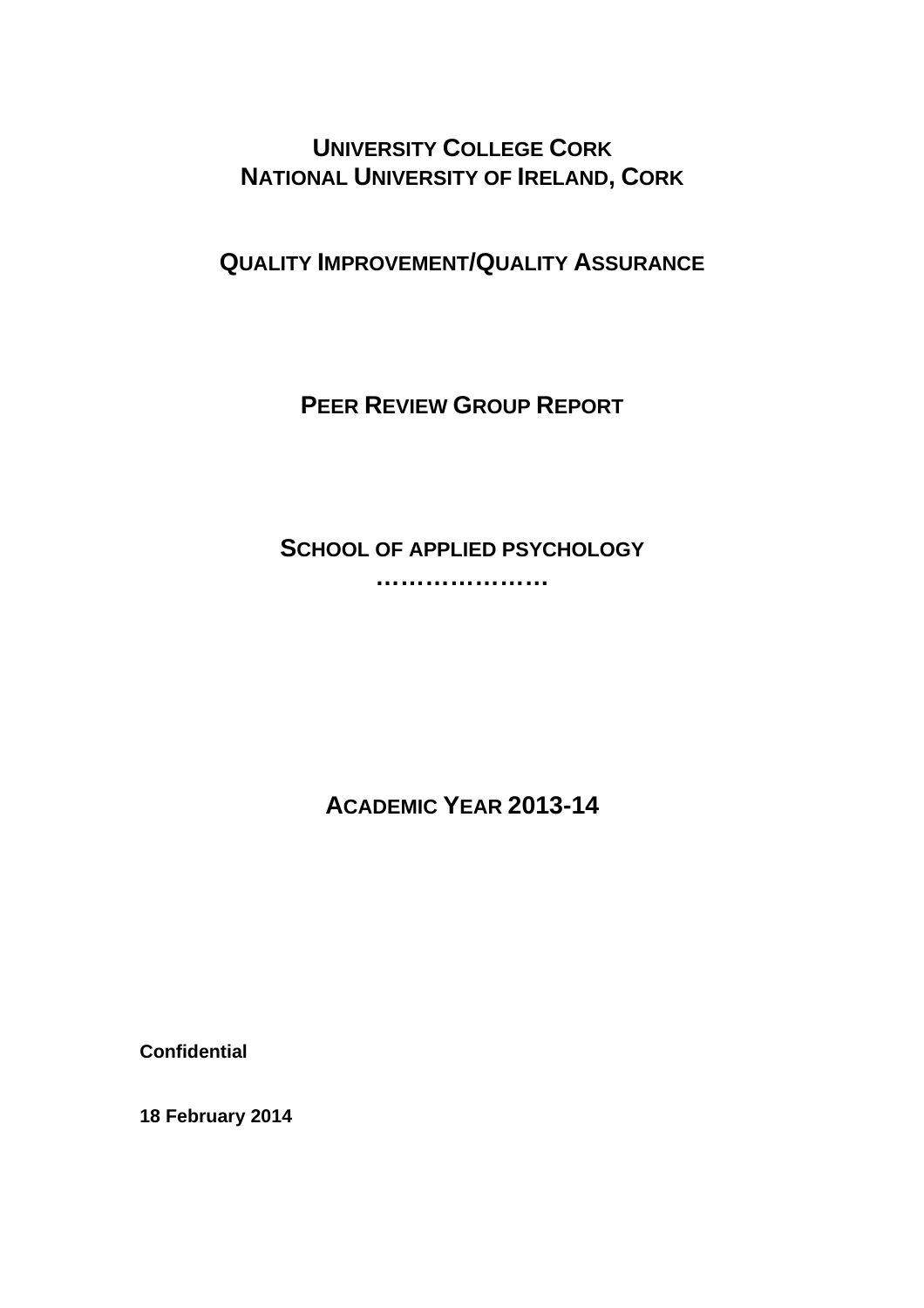## **PEER REVIEW GROUP MEMBERS**

- Prof. Patrick Leman, Royal Holloway, University of London, Dept of Psychology (Rapporteur)
- Dr Fiona Lyddy, NUI Maynooth, Dean, Faculty of Science and Engineering
- Mr Dave Magee, UCC, (SEFS College rep) Student Representative
- Prof. Teresa McCormack, Queen's University Belfast, Director of Research, Cognition Development and Education Cluster
- Mr Paul Moriarty, UCC, Head of Student Counselling and Development (Chair)

## **TIMETABLE OF THE SITE VISIT**

- See Appendix A
- The timetable that was arranged for the visit allowed the Peer Review Group to explore a full range of perspectives across the School and University over two days of meetings. This level of involvement was sufficient to allow the group to understand the contribution, history and prospects of the School within the College, University, and in a national and international context.

## **PEER REVIEW**

• Methodology

Members of the Peer Review Group each took initial responsibility for certain areas of the report, interviews and other group meetings. However, all sections of the report were finalised and agreed by the whole group. The review group felt that the opportunity to combine analysis of paper submissions with the chance to discuss issues that arose from it with stakeholders was very useful.

• Site Visit

The site visit was exceptionally well organised and made possible a thorough review of the School, and a series of meetings with staff and students across the institution, in two full days. The meeting with stakeholders was very wellattended despite the inclement weather conditions and provided an important additional perspective on the School's work outside of the academic context.

Peer Review Group Report (PRG)

A first draft of the report was produced before the PRG left UCC. Subsequent drafts were produced by an iterative process through email correspondence. The final version was approved by the PRG as a team.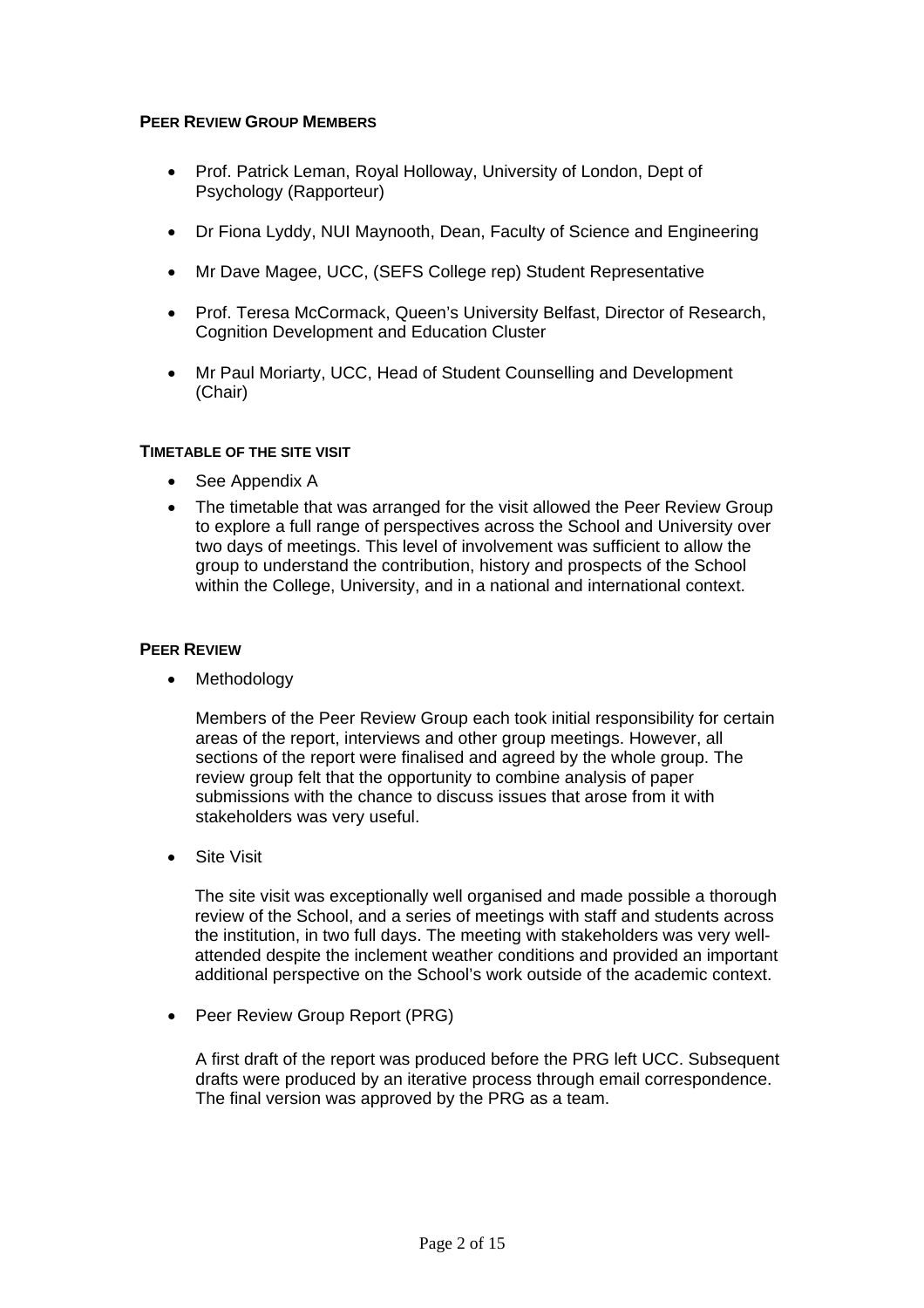## **OVERALL ANALYSIS**

Self-Assessment Report (SAR)

The PRG was very impressed by the SAR and judged that a great deal of time and thought had been spent in ensuring that it was a well-structured, concise, and helpful document. The balance of information between the SAR and the accompanying appendices was noted as being particularly helpful to the PRG. It was also clear that the report had involved input from a number of individuals and the PRG was impressed with this collective effort.

However, the PRG felt that it would have been useful to have included more detail on the following:

- The key performance indicators for research at School/College level;
- Information on the staff appraisal system;
- Information on students with disabilities and how support and access is provided for such students.
- SWOT Analysis

The PRG agreed with most of the strengths highlighted in the SWOT analysis. However, it felt that at this point in its development, it might be an opportune moment for the School to reflect on its continued use of the term 'applied' as a descriptor of its profile. Such reflection could consider whether it remains beneficial for the School to present itself as one of applied psychology, in terms of research, attracting future appointments, and its implications for potential student markets. Several weaknesses might have been better classed as threats and the SWOT analysis tended to collapse strengths and opportunities, and weaknesses and threats, into two categories.

The SWOT emerged from discussion at an off-site away-day led by an independent Facilitator. It involved all academic, administrative, and support staff in the School. The PRG was impressed with this level of involvement and the high quality of processes in place to support the analysis.

 The PRG strongly agreed with the analysis, both implied in the SWOT and evident elsewhere in the SAR, that the single greatest threat to the School's future would be failure to maintain a staff:student ratio (SSR) that is acceptable for Psychological Society of Ireland (PSI) accreditation of the undergraduate degree programme, a threat requiring immediate steps to address it.

**Benchmarking** 

The PRG felt that the benchmarking exercise carried out with NUI Galway was a useful exercise, particularly with regard to comparison of SSRs and research outcomes. However, it felt that the University of Birmingham was not a useful comparator because of the large differences between its School of Psychology and that of UCC in terms of type of research profile, finances, and size.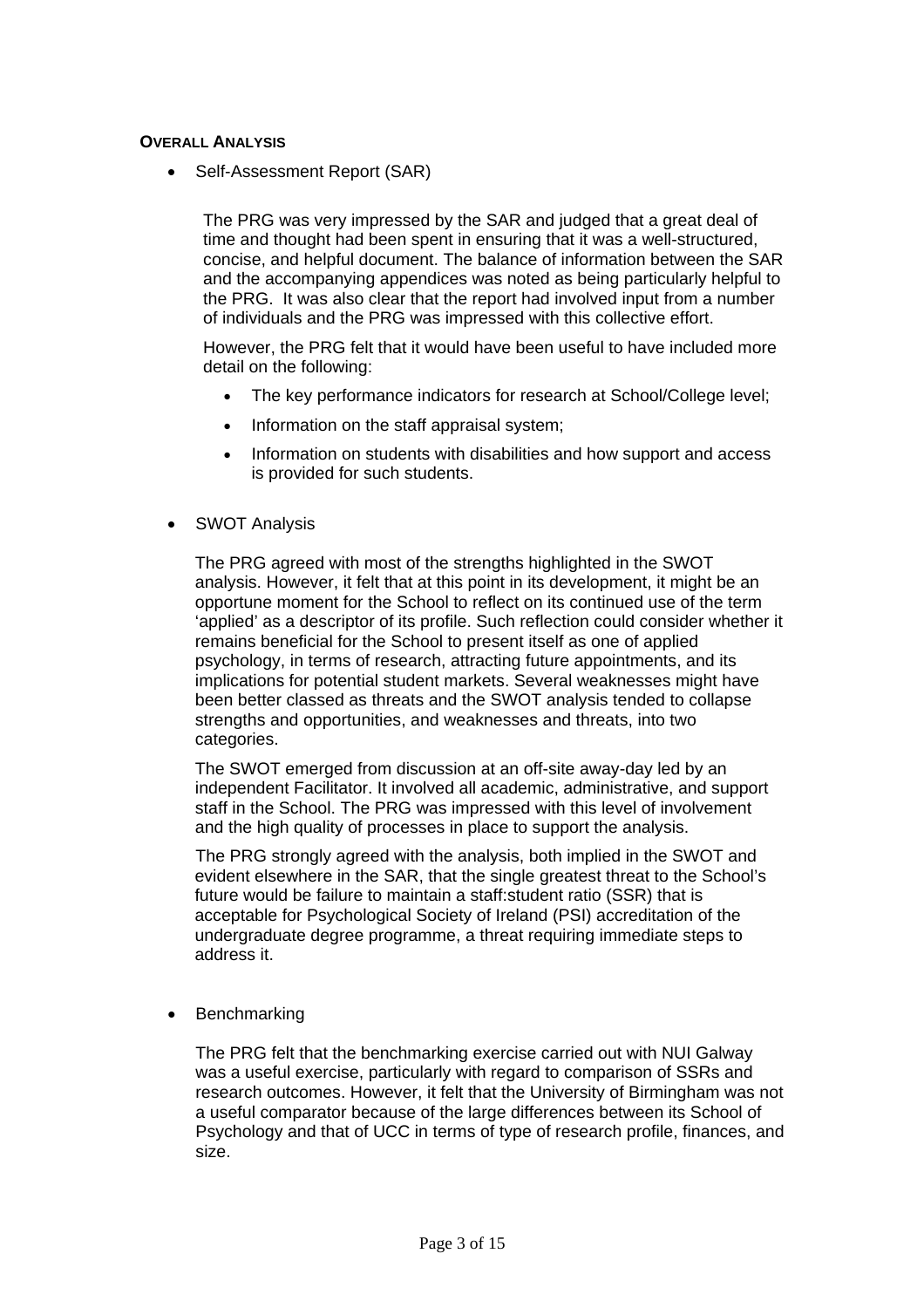## **FINDINGS OF THE PEER REVIEW GROUP**

Comment, as appropriate, on any of the details in the Self-Assessment Report. The headings that the department/school were specifically asked to address were:

• School Details

Useful details on the School were provided as an appendix on CD-ROM and served as helpful contextual information for the PRG. The details covered physical facilities, staff profile, and succession planning amongst others. The School will be 50 years old next year and currently is engaged in teaching around 1,400 students.

## • School Organisation & Planning

The PRG was of the opinion that many of the challenges relating to organisation and planning stemmed from the staffing situation in which there is a very low proportion of senior academics to provide leadership and mentoring to younger/newer staff. This has been exacerbated by the loss of a number of senior members due to staff turnover and retirement, and the PGR noted that an additional senior staff member is due to retire in the near future. The staffing situation has led to other problems in recent years, e.g. the discontinuation of successful counselling courses because staffing numbers meant that accreditation would be difficult, if not impossible. The loss of the portfolio of accredited counselling courses was arguably a missed opportunity for the School to maintain a niche within the country's professional psychology provision.

The ability to plan has also been affected by frequent changes in leadership in the School, although there are encouraging indications that this is now changing under new leadership. However, the lack of a clear appointments strategy and limited resources means that it remains unclear how new posts will be generated and filled. (See 'Staffing' below.)

The PRG noted that while most meetings are minuted, some meetings are currently not formally minuted because of a shortage of administrative support. Nonetheless, it recommends that all meetings are formally recorded and minuted to provide an accurate record of discussions and an on-going record of actions.

The PRG had some reservations as to the proposed constitution of the School Executive Management Committee and would suggest that the School consider if elected membership is the most appropriate way for managing a School of this size in what is set to be a period of considerable challenge and change. It also suggests that the School consider carefully the relationship between the School Executive Management Committee and the School Council to ensure that the role of each is clear and that there is no overlap of purpose.

The Self Assessment Report recognises the need for improved and formally constituted staff–student communication through liaison committees. The PRG deals with this matter under 'Communications.'

The PRG noted and commended the considerable effort involved in monitoring and agreeing workloads and suggests that efforts continue to ensure parity between staff perceptions of workload and model data.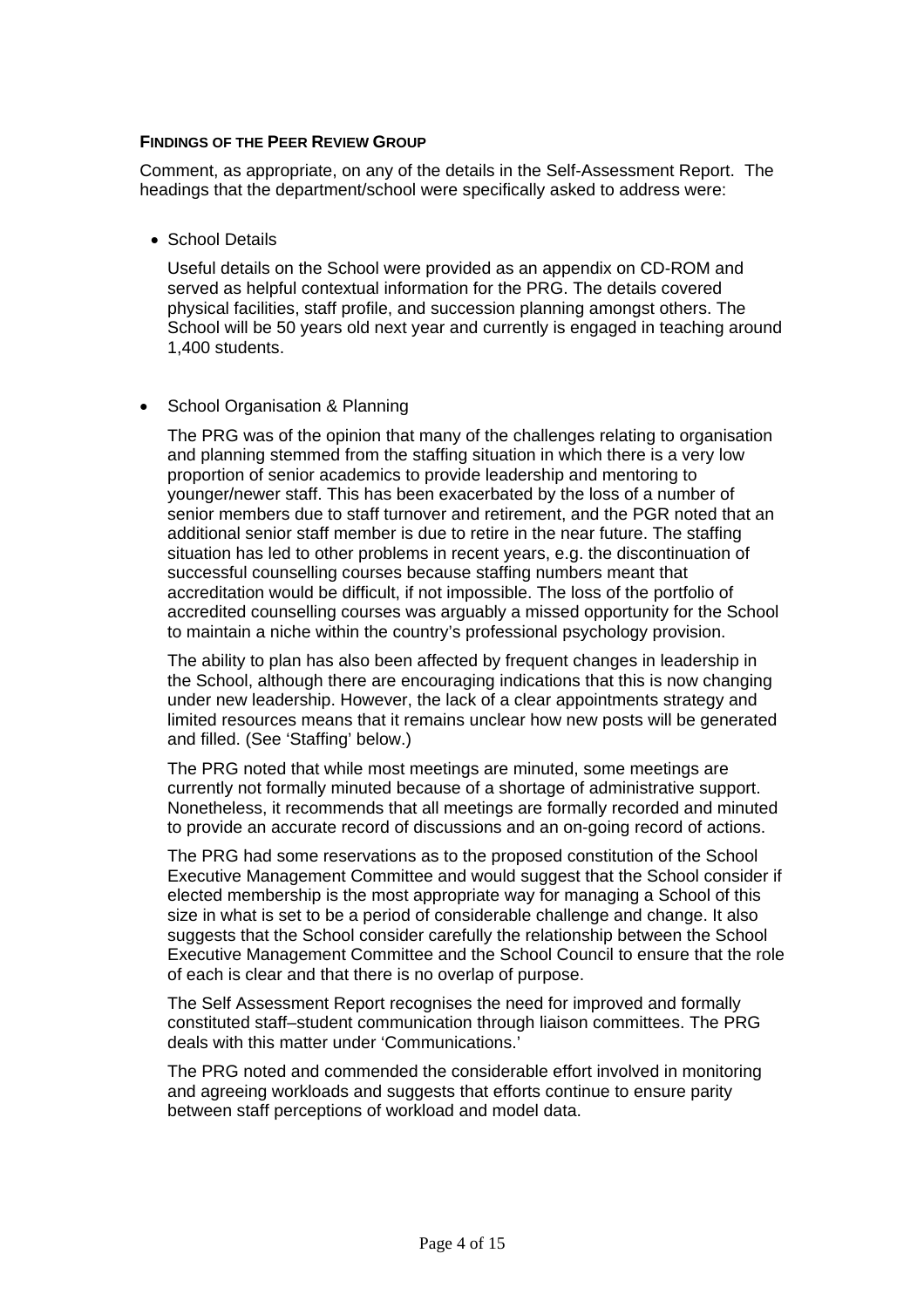## • Teaching & Learning

The PRG congratulates the School on the excellent teaching being carried out in many areas of the School despite the huge challenges faced in relation to the SSR and resources. Students spoke enthusiastically of the quality of teaching, in particular citing exceptional teaching in Research Methods and Statistics. Placements for Masters programmes and final year projects were also commended by students with whom the PRG met. The external stakeholders with whom the PRG met also noted students' excellent research skills and effective use of placements.

The PRG also noted the high quality intake of students. Additionally, the PRG felt that, particularly when considering the international perspective, there is huge potential for growth in the School's portfolio of programme and income. While there are immediate threats to the School's future (if SSR is not immediately reduced) there is a very positive landscape if opportunities can be taken.

The general student experience is extremely positive, with students reporting that staff are perceived as welcoming, friendly and as taking an interest in students and their future study/plans.

The PRG found it difficult to detect a guiding rationale for the new programmes that the School has developed, particularly at Masters level; it recommends the development and implementation of a more overarching strategy for developing a portfolio of courses. Notwithstanding this, clearly the MA in Applied Psychology has tapped a rich seam of interest and offers a stepping stone to clinical and further training opportunities. The PRG was impressed that 79% of these students have graduated with the equivalent of upper class second honours or above. The School might consider the success of this programme, and the lower numbers on the MA Coaching Psychology/ Practice which overlaps with a programme already offered within the institution, when considering any overarching strategy.

The PRG noted that administrative support for the Early Years and Childhood Studies has been cut and is felt by some to be becoming unsustainable. More generally, it suggests that the School think about its role as service teachers across combined and integrated degree programmes. While clearly this is a source of income and has positive benefits, potentially there are also negative consequences for single honours Psychology students and for the variety and level of what can be taught as part of main Psychology provision.

Data from student surveys reflect a very positive experience of teaching in the School. Several issues to do with teaching and learning arose in the PRG's discussion with students, however. These were:

The perception that there is repetition of some content in lectures delivered to the same student cohort in different years. While occasional repetition of *key* content may be pedagogically sound, the PRG recommends that the School's curriculum review considers this issue to ensure there is no unnecessary overlap in students' studies and that there is both vertical progression and horizontal balance in programmes.

Students were unhappy about the timing, format and amount of feedback they received. Feedback was often received too late to take it on board in time for the next piece of assessment, and it is often offered in different formats. Some students reported not receiving feedback on essays, only on laboratory reports; while it is clear from discussions with staff that such feedback is provided, it would seem that some students are uncertain as to how to access it. The PRG recommends that the School reviews its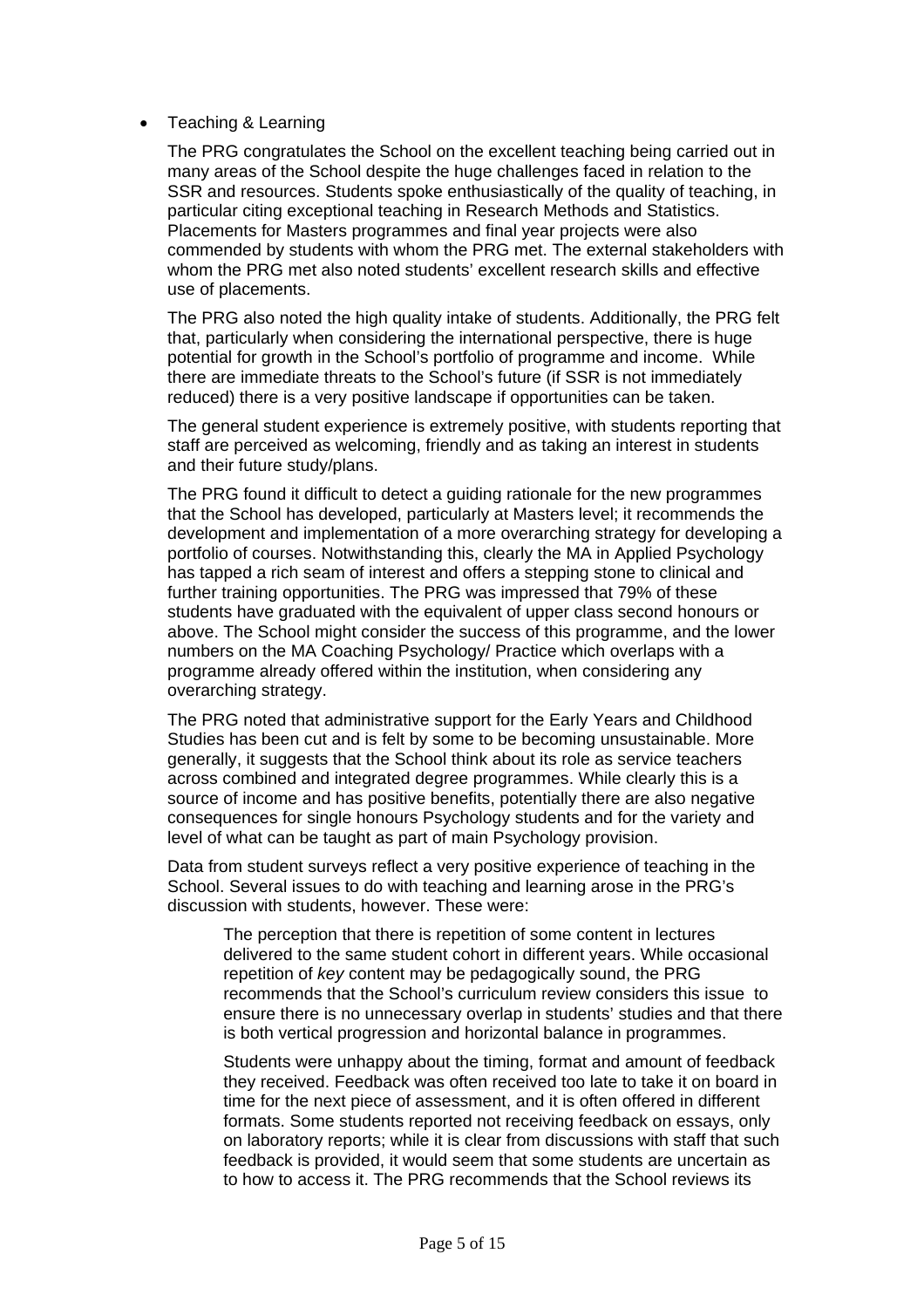policy on feedback to consider these matters and to ensure that students have realistic expectations for feedback that can be met by the School.

The PRG was informed of some variability in teaching and marking in the case of postgraduate tutors involved in teaching tutorials and labs. It strongly recommends that training becomes mandatory for all those involved in tutorials, marking, and teaching within the School (see also 'Staffing'). It also encourages the School to improve its induction for Masters and PhD students who did not take their first degree at UCC. The PRG recommends that the School appoint a postgraduate research student coordinator or director to oversee and support PGR students.

A pastoral support and mentoring scheme is in place but some students did not appear to be aware of the formal structures that deal with aspects of student support. The PRG suggests that the School explores why some students are unaware or do not avail themselves of the opportunities for such support, and then seeks to address the problems that this might cause.

The PRG was of the opinion that the School could engage further with the internationalisation agenda, particularly with regard to PG taught programmes. This should offer the School opportunities for increased income..

## • Research & Scholarly Activity

The PRG believes that the School is to be congratulated on its maintenance of a research profile given the current funding situation and SSRs. However, there is still some work to be done to ensure that all members of staff feel fully included in the research activity of the School. The PRG recognises the very limited opportunities for securing significant new research income in the current funding environment but would encourage the School to develop a more structured relationship with the Office of the Vice President for Research and Innovation (OVPRI). The PRG noted that an important consequence of the current lack of research income is the absence of Research Assistants and Post-doctoral researchers in the School, which will inevitably have an effect on its research culture and productivity.

The PRG recognises the potential for engaging with other disciplines in the University in terms of research and funding in the future. However, it recommends that the School decide upon a structure for internal research groups and has a clear vision for strengthening the research portfolio within the School that can inform its appointment strategy. (See 'Staffing' below).

The PRG strongly believes that reflection on quality of research as well as quantity is crucial. In addition, engagement with external stakeholders and the applied character of the School are assets that place the School in a strong position to build up the broader impact of research into areas of application, practice and policy.

The PRG recommends that the School and the OVPRI develop together a plan for identifying and securing sources of research funding and collectively develop strategies that will maximise funding opportunities.

## • Staff Development

The PRG felt good research mentoring is provided for incoming staff and that a broader, structured, induction for incoming staff in general would be useful. As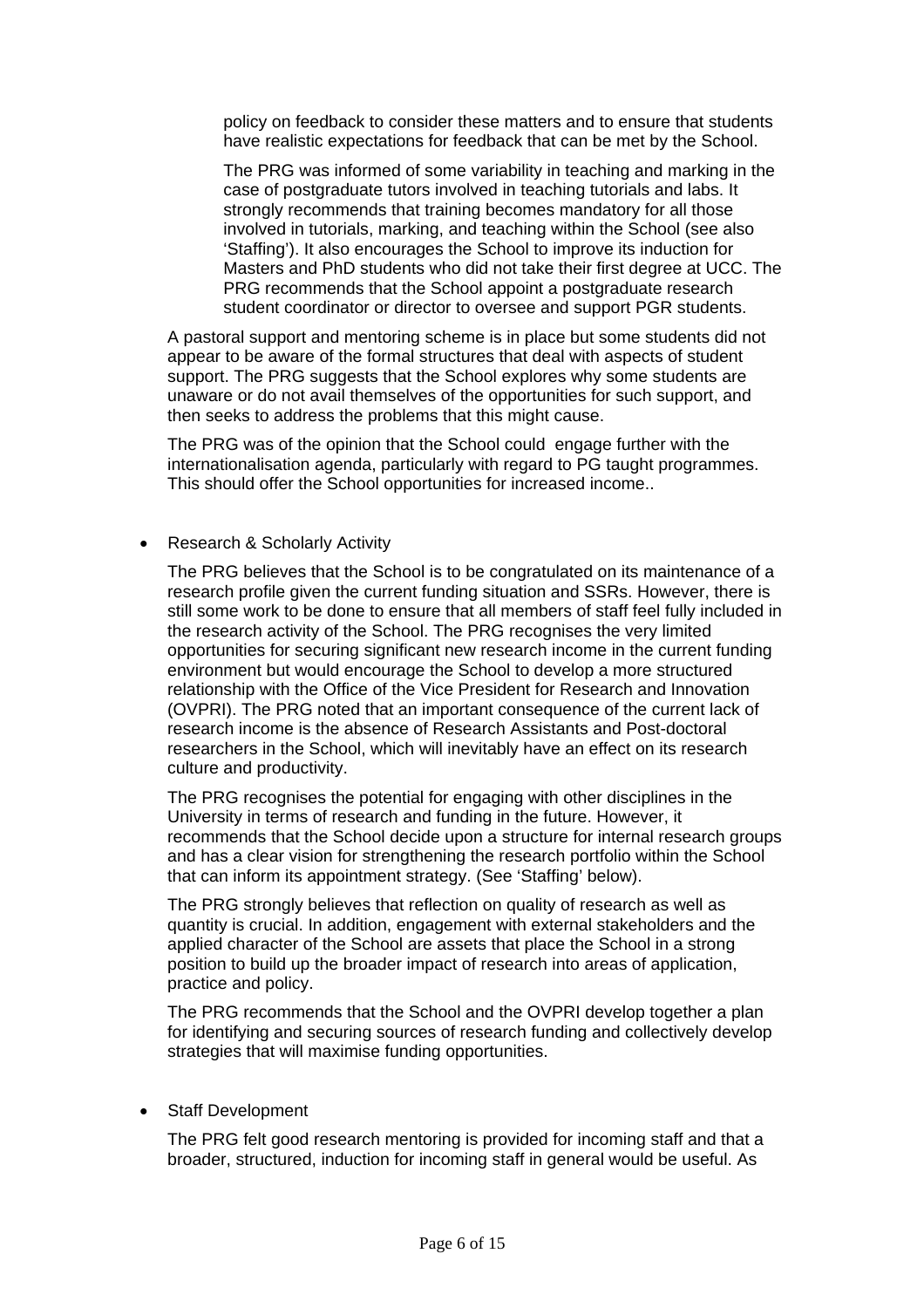mentioned above, it recommends that postgraduate tutors/ teachers are offered training to carry out the role. (See also 'Staffing'.)

**•** External Relations

The PRG commends the School for its excellent variety of placements and links with external stakeholders. It suggests that the School ensure their continuing excellence by capitalising on these and coordinating and consolidating them to increase their impact on the student experience. The placement arrangements are a positive and distinctive feature of the school but the PRG's impression was that these are too reliant on links forged by individual members of staff. The PRG felt that the School would benefit still further from the coordinated management of placement links and that this should be regarded as an administrative responsibility within the School rather than as a set of separate initiatives organised by individual members of staff.

The PRG noted some strong international collaborations with regard to research but felt that these could be strengthened especially in relation to EU funding. The PRG encourages the School to consider how to enhance its international research profile and establish productive links with overseas researchers.

• Support Services

The PRG enjoyed a tour of the library facilities which it found to be excellent. Psychology is currently well-resourced and well-led and it would be important to maintain this level of support. The PRG suggests that the School encourages students to attend the library induction sessions, which are particularly wellorganized and likely to be highly beneficial to undergraduate and postgraduate students. The PRG also noted that students and staff have access to extensive electronic resources that have been made available via the Irish Research eLibrary (IReL), and that continued access to these resources is vital.

The PRG would have welcomed more information about how the School or College interacted with and supported students with disabilities. This is an important area regarding student support and the PGR would have welcomed more information on how the School follows the guidelines issued by the Disability Support Office. The University also ought to monitor the impact of being on different "sites" on students with physical disabilities in terms of timetabling and access to all the School's facilities.

 Departmental/School Co-ordinating Committee & Methodology employed in the preparation of the Self-Assessment Report

The PRG was impressed by the team effort involved in the preparation of the Self- Assessment report. It was clear that all staff members had been afforded opportunities to engage with the process. The PRG noted the methodical manner by which decisions around completion of the SAR had been made; these had been carefully documented through a series of minutes. In addition, the PRG commended the Committee for the balance achieved between the main body of the report and the appendices in the final SAR.

The Peer Review Group is asked to comment specifically on the department/school under the following headings: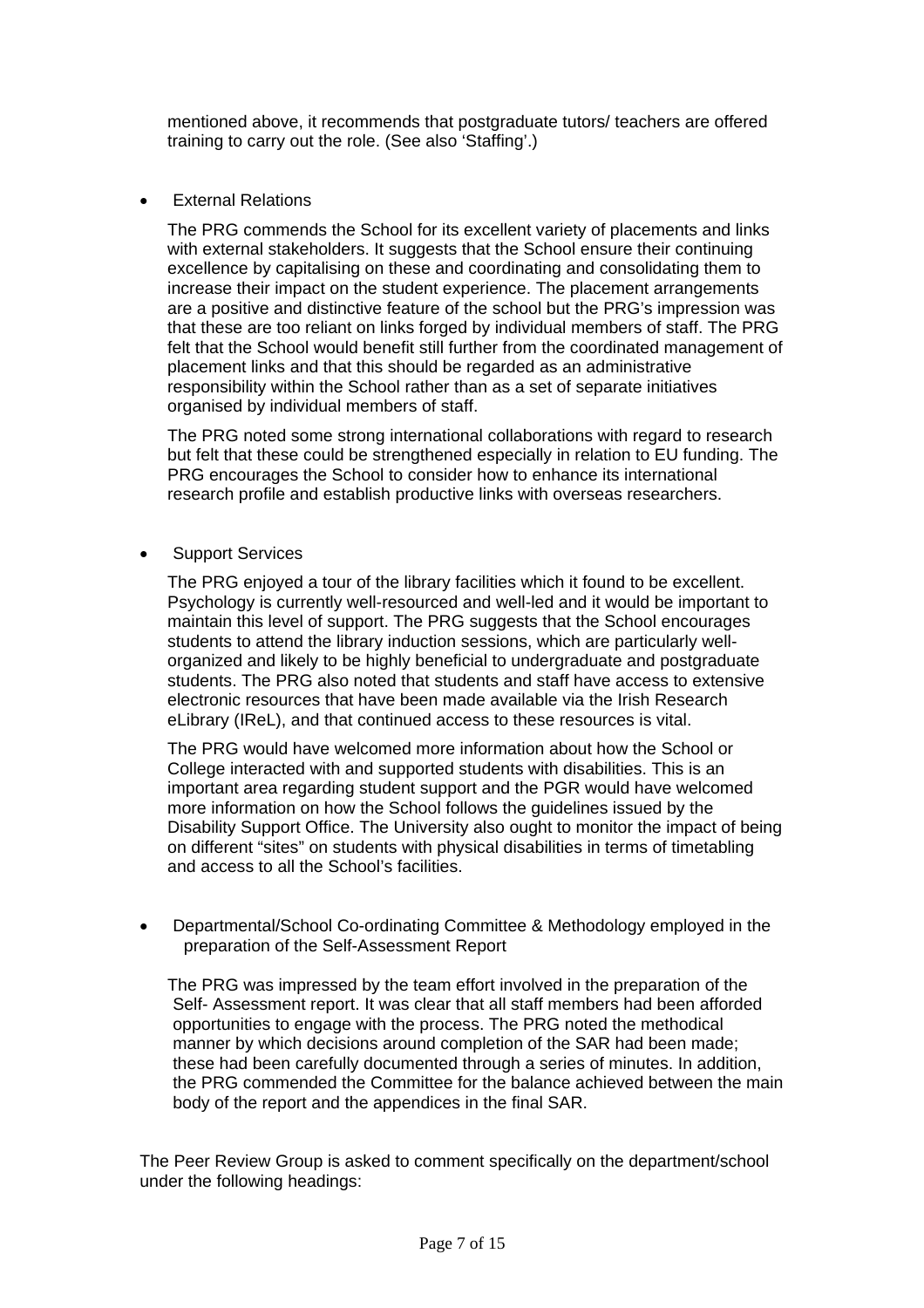## • Governance

As mentioned above, the PRG felt that the School's approach to the Quality Review was excellent and resulted in a clear and transparent self-assessment report. This is to be particularly commended given the challenges to staff workload caused by a very high SSR, as well as a number of recent changes in leadership within the School. Nonetheless, there is a clear recognition in the School of the need for a strong team spirit.

However, the PRG was concerned to note that accreditation was achieved so successfully in 2011 and yet three years later the SSR in the School had deteriorated significantly. The PRG felt that systems should be in place to ensure that sudden and dramatic changes in the staffing or student profile of a School are flagged at an early stage. The PRG strongly recommends that the University look carefully to ensure that such matters are monitored regularly and communicated effectively to senior management level.

As noted above, the PRG was of the view that the election of staff onto the School Executive Committee was not an effective mechanism for a relatively small School. It also recommends that the relationship between the Executive Committee and the School Council be reconsidered to allow for the efficient operation of its functions.

The PRG discussed the location of the School in the College of Arts, Celtic Studies and Social Science. This was felt not to be unusual, although several psychology departments are within science faculties and this may open up some further, practical opportunities for regular collaboration. The PRG noted that the School's members of staff appear happy with the current arrangements and their College membership. However, across the College and the University there appears to be a lack of awareness of what Psychology is and the contribution it can make in terms of impact and funding. The PRG felt that there was "public relations" work to be done, internal to the University, by the School to define and communicate the contribution that Psychology could make across the institution. It also suggested that the School consider the degree to which the word 'applied' is appropriate or is assisting the School in the achievement of its goals.

**Staffing** 

This is an extremely problematic area and one which presents a serious risk to the School, College, and University. There is an immediate and urgent need to address the matter but this has to be done strategically in terms of the appointments made.

The PRG noted a need for mandatory training for PhD students who are teaching..

 It is essential that at least the current administrative structure is maintained and there should be recognition of the constraints under which these members of staff are working. The number of technical staff is also low and it is vital to maintain that provision.

The PRG noted a need for a strategy for academic appointments and resourcing so that research careers can be established quickly. The PRG recommends that an appointments strategy be developed by the School's leadership.

#### Accommodation

Accommodation is generally good with some space that may require review so that it is fully utilised. The distance from main campus is not seen as a significant problem by staff, although there are some issues of access for students and staff with disabilities and some timetabling problems. A larger lecture theatre on site would be beneficial.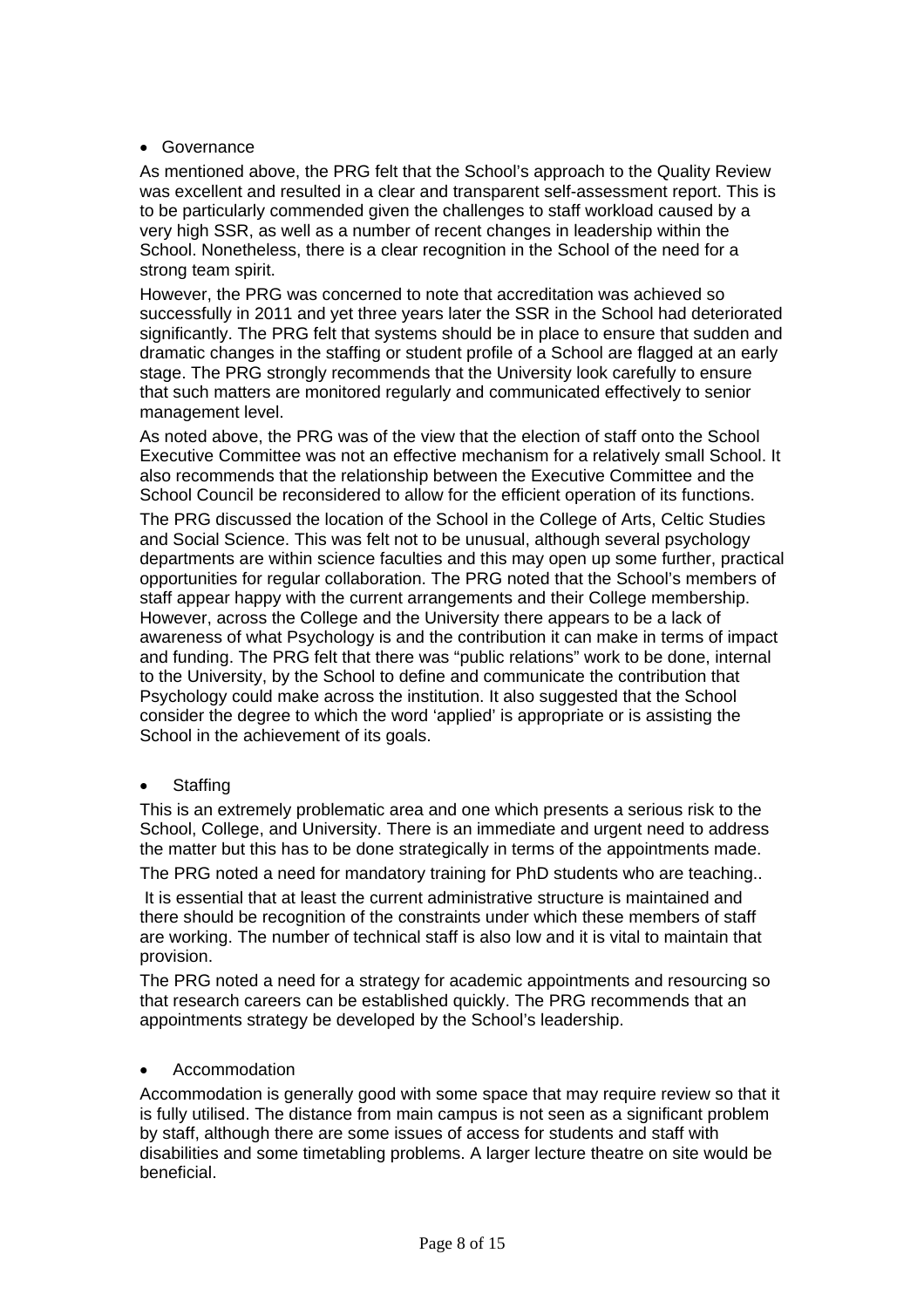The PRG felt that the facilities for biological research were less than ideal and pointed to a need to build laboratory considerations into the appointment process and strategy (see above).

Financing

The PRG understands that budgeting is extremely constrained. Nonetheless, the School needs to ensure that the College is fully aware of the laboratory-based nature of its requirements as a scientific discipline.

The PRG also suggests keeping under review the substantial proportion of non-pay budget that is provided to support PhD students and to consider whether there may be better ways to spend these funds to build research and teaching capacity in the medium term.

The PRG was very impressed by the transparent information available to the School and found the interview with the College Financial Analyst to be hugely useful, informative and clear.

However even bearing in mind the adverse economic situation, the PRG was concerned that mechanisms were not in place across the University that would allow sufficient longer-term financial planning for the School so as to maintain an appropriate SSR.

## Communications

Many of the issues around communication have already been mentioned. It is important to ensure that pathways of communication are in place throughout the organisation. Although communication is generally working well, the effectiveness of communication between the Head of School, the Head of College and senior management ought to be re-evaluated in light of the issues raised in this report.

It is also necessary to remember the importance of efficient communication between academic staff and the School Office and administrative team who can provide support and structure to staff workloads.

Lastly, some aspects of staff–student communication were problematic. There is a need for a staff–student liaison committee to deal with the information flow to and from students; the PRG noted that, currently, some students are unaware of the support structures of the School and are not sure to whom they should speak if they have a problem or want to raise an issue about teaching-related matters. The School also ought to consider how all students can be made aware of the opportunities for support and representation available to them.

# **Commendations**

The PRG commends the School on the following:

- The clear engagement with the Quality Review process and the reflection of this in the production of a clear, well-written and balanced self-assessment report;
- The School's relationship with its external stakeholders and the quality of the placements provided for students;
- The standard of recruitment at both undergraduate and postgraduate level;
- The excellent Research Methods and Statistics teaching;
- The engagement of students and staff in the final year projects:
- The maintenance of a research profile in the current economic climate; and
- The excellent library provision.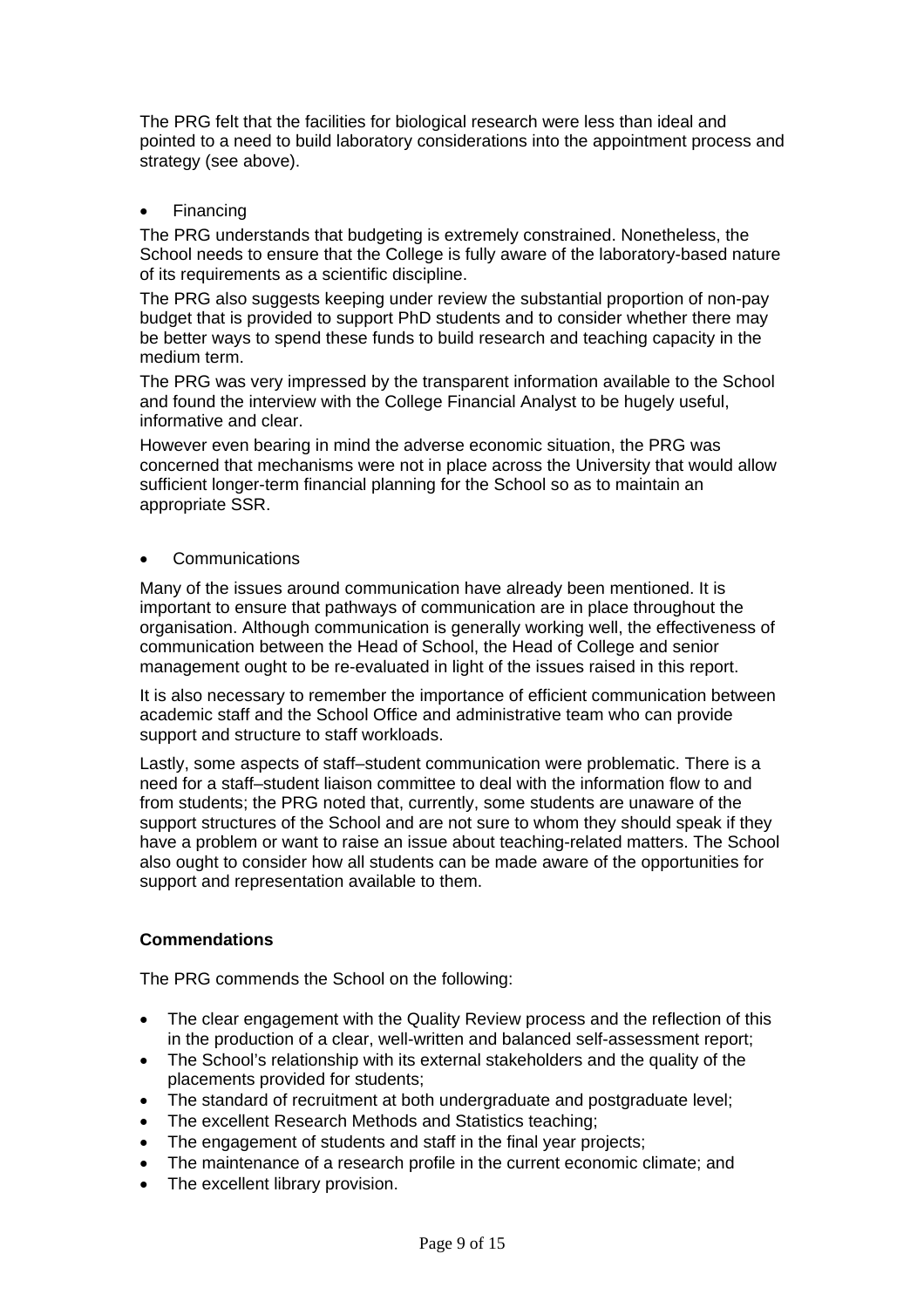#### **Implementation of recommendations for improvement made in Peer Review Group Report arising from last quality review**

The recommendations made by the (then) Department of Applied Psychology and endorsed by the PRG in the 2005 review have been implemented for the main part; the commitment to service teaching should continue to be reviewed. It is clear that the SOAS has developed open and transparent procedures for the management of the School.

The PRG also made a number of specific recommendations in the 2005 review report, which have been addressed:

- 1. A mentoring scheme for junior staff has been put in place. Some additional induction might be considered, specifically for those coming into the Irish system for the first time;
- 2. There would seem to be greater clarity around issues of contract; however, some confusion may still remain as regards length of contract and these should be addressed on an individual basis;
- 3. A workload allocation model is in place;.
- 4. It is clear that some progress has been made around the recommendation to develop a shared research agenda and identify core research priorities. Further reflection on this issue will be required.
- 5. The Department had been asked to consider developing a higher research profile in clinical and health science areas. While recent appointments would suggest that this recommendation has been followed, priorities as regards an appointments strategy require further refinement. The PRG noted the Department's concern, in the QIP follow-up, that appropriate physical resources be put in place to support research in clinical and health science areas. Further support is required if these areas are to be developed.
- 6. The Department has, as recommended, begun to establish systems for research management which provide targets and record progress; further consideration of appropriate ways of monitoring research productivity, particularly with regard to the quality of research outputs, would be advised.
- 7. The Department considered Science faculty entry, as was recommended, but did not find it to be appropriate.
- 8. The Department considered the need to rationalise the profile of postgraduate courses, and has made many changes in this area since the last quality review.
- 9. The Department considered the recommendation to introduce a Practitioner Doctorate and implemented such a course, which, it would seem, has since been discontinued.
- 10. It was recommended that the Department consider developing a research strategy which would enable staff and postgraduates to target specific high impact peer reviewed journals. While some consideration has been given to this recommendation, a review of the School's research strategy would seem timely, giving the many recent changes in personnel. The Department did not consider it appropriate to set a minimum number of papers to be submitted for publication to peer reviewed journals before the award of higher degrees; the current PRG are in agreement with this position.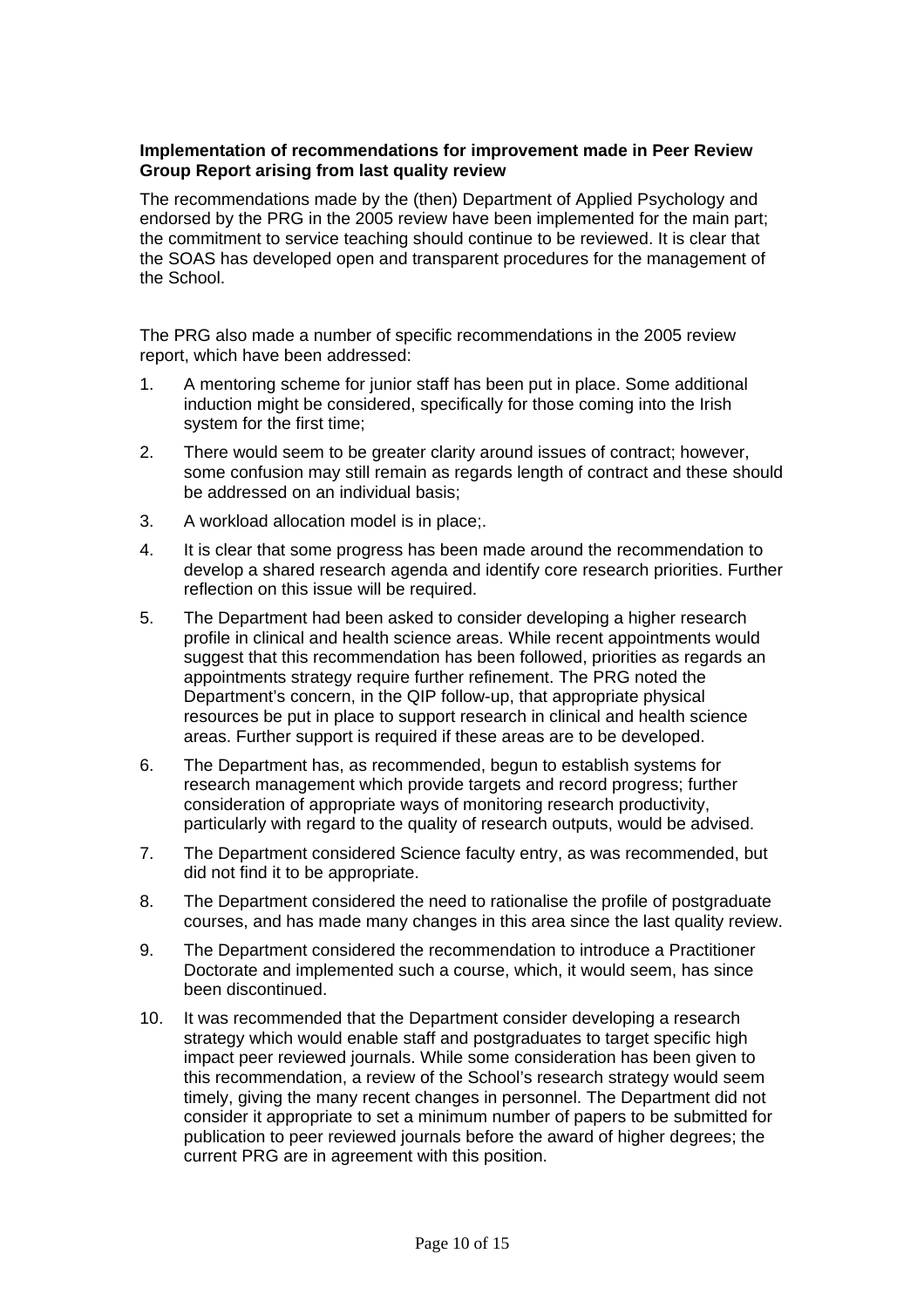- 11. The Department has, as recommended, focused its activity on a single site in order to ensure coherence.
- 12. The Department noted, appropriately, that a review of promotional structures was outside of its remit.
- Compliance with European Standards and Guidelines for Quality Assurance in the European Higher Education Area – especially relevant sections of Part 1 of the ESG

The School of Applied Psychology adheres to the standards set out in Part 1 of the ESG.

 The Peer Review Group is also asked to comment specifically on developments and actions taken since the last quality review undergone by the Department/School.

Since the last Quality Review was held in 2005, the PRG noted that the most significant developments that the School has been dealing with have been changes in leadership and in the general environment in which it is operating. The PRG noted the particularly difficult economic climate that currently prevails and the impact that this is having, in particular on the recruitment of academic posts.

## **RECOMMENDATIONS FOR IMPROVEMENT**

Recommendations for improvement made by the department/school

The School makes a number of recommendations for improvement in the SAR. These recommendations fall into the areas of: staffing and SSR, staff development; teaching and learning; research; internationalisation, communication and contribution to society; environment; and organisation. The PRG agree that most of these recommendations are appropriate. In particular, there is an urgent need to address the SSR which, if it continues to deteriorate, will lead to the loss of accreditation for the School's undergraduate programmes. The School's recommendations should be pursued with a concrete plan for action that addresses shortcomings and promotes areas of success for the future. The PRG recommendations, below, emphasise some of the points already listed in the document, some of the School's own recommendations, and introduce some additional points.

Recommendations for improvement made by the Peer Review Group:

- That the College consider some form of annual monitoring for Schools on key KPIs such as SSRs and that this is communicated upwards to and acted upon by University senior management;
- That the School develops an appointments strategy linking with existing expertise or to strategically develop new areas, sustainably, which it has the resources to support;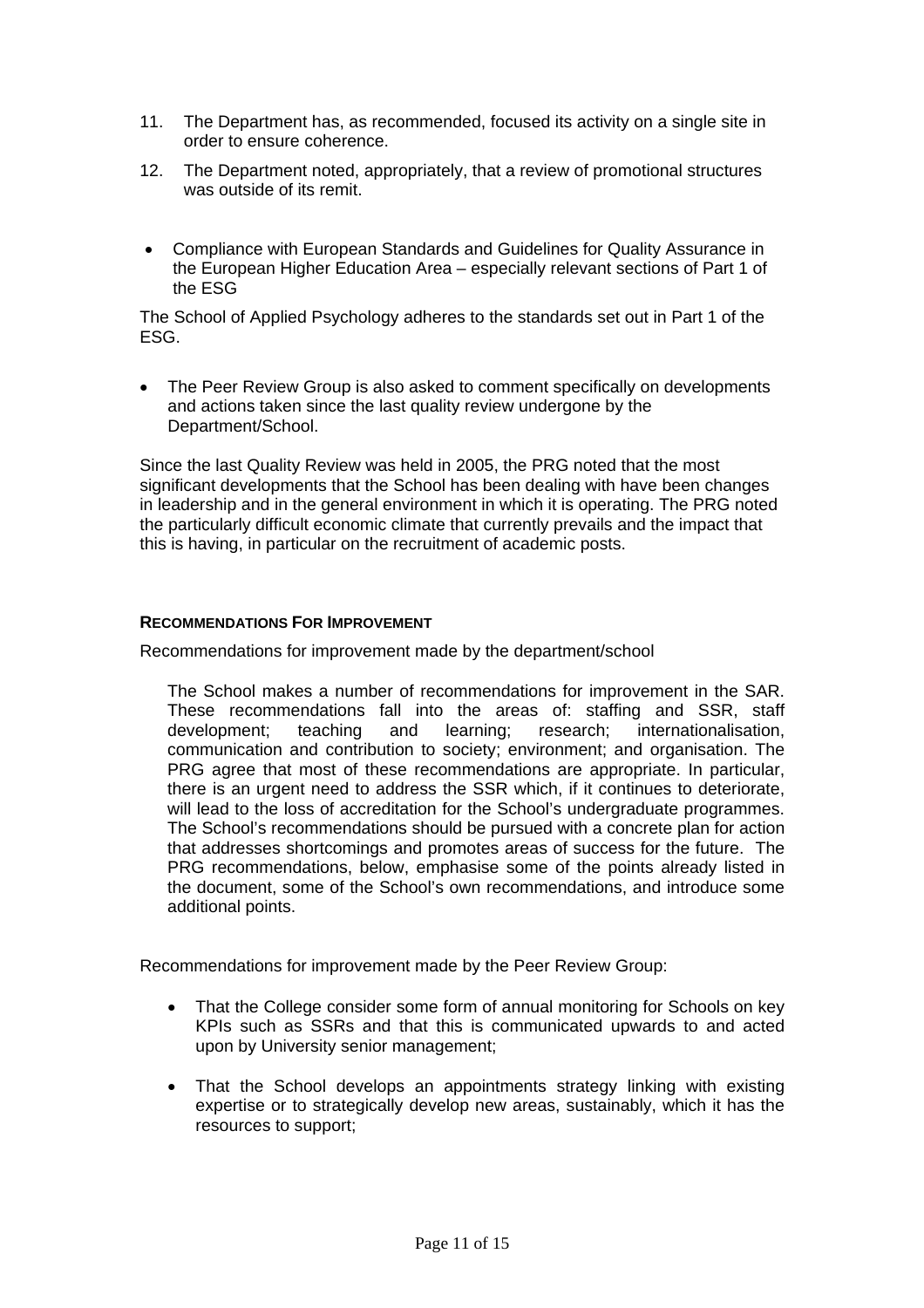- That the School considers how the School Executive Committee should be constituted in relation to the School Council to allow for the efficient operation of its functions;
- That all School meetings are formally minuted to provide an accurate record of discussions and on-going actions;
- That the School set up a regular schedule of staff–student committee meetings for each year group or programme and takes steps to ensure that a culture of student representation and consultation is formally embedded into School structures;
- That the School keeps under review its portfolio of taught programmes and takes this opportunity to think strategically about how those programmes can develop;
- That the School set up an annual curriculum review process;
- That the School review processes for providing feedback to students;
- That the School ensures that existing opportunities for pastoral support are communicated to all students;
- That appropriate induction is provided for those who are involved in teaching;
- That the School and OVPRI develop together a plan for identifying and securing sources of research funding and collectively develop some strategies that will maximise research opportunities and income;
- That the School appoints a postgraduate research tutor/Director to oversee and provide support for postgraduate research students;
- That the School decides upon a structure for research groupings and a clear vision for strengthening the research portfolio within the School that can inform its appointment strategy.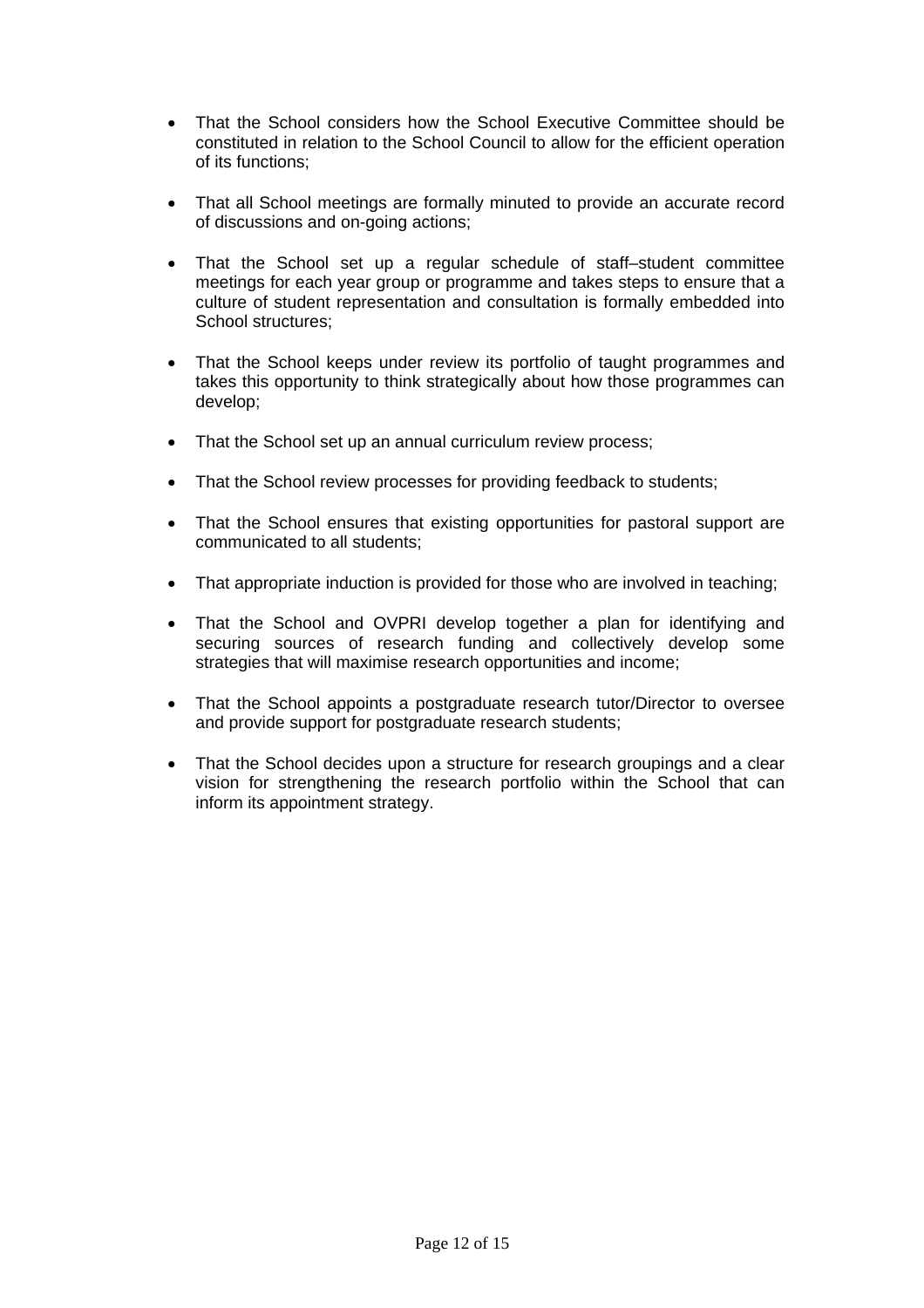# **APPENDIX A**

#### **SCHOOL OF APPLIED PSYCHOLOGY**

# **PEER REVIEW GROUP SITE VISIT TIMETABLE**

| In Summary |
|------------|
|------------|

| Monday 3 February:    | The Peer Review Group (PRG) arrives at the River Lee Hotel for a<br>briefing, followed by an informal meeting with School staff<br>members.                                                                                                                      |
|-----------------------|------------------------------------------------------------------------------------------------------------------------------------------------------------------------------------------------------------------------------------------------------------------|
| Tuesday 4 February:   | The PRG considers the Self-Assessment Report and meets with<br>school staff, student and stakeholder representatives. A working<br>private dinner is held that evening for the PRG.                                                                              |
| Wednesday 5 February: | The PRG meets with relevant officers of UCC. An exit<br>presentation is given by the PRG to all members of the School. A<br>working private dinner is held that evening for the PRG in order<br>to finalise the report. This is the final evening of the review. |
| Thursday 6 February:  | External PRG members depart.                                                                                                                                                                                                                                     |

| Monday 3rd February 2014 |                                                                                                                                                                                                                                                                     |
|--------------------------|---------------------------------------------------------------------------------------------------------------------------------------------------------------------------------------------------------------------------------------------------------------------|
| $16.00 - 18.00$          | Meeting of members of the Peer Review Group.<br>Briefing by: Ms. Fiona Crozier, Director of QPU.<br>Group agrees final work schedule and assignment of tasks for the following 2 days.<br>Views are exchanged and areas to be clarified or explored are identified. |
|                          | Venue: Tower Room, 1 <sup>st</sup> Floor, River Lee Hotel                                                                                                                                                                                                           |
| 19.00                    | Dinner for members of the Peer Review Group & Head of School including the<br>School Co-ordinating Committee.                                                                                                                                                       |
|                          | Venue: The Weir Bistro, The River Lee Hotel                                                                                                                                                                                                                         |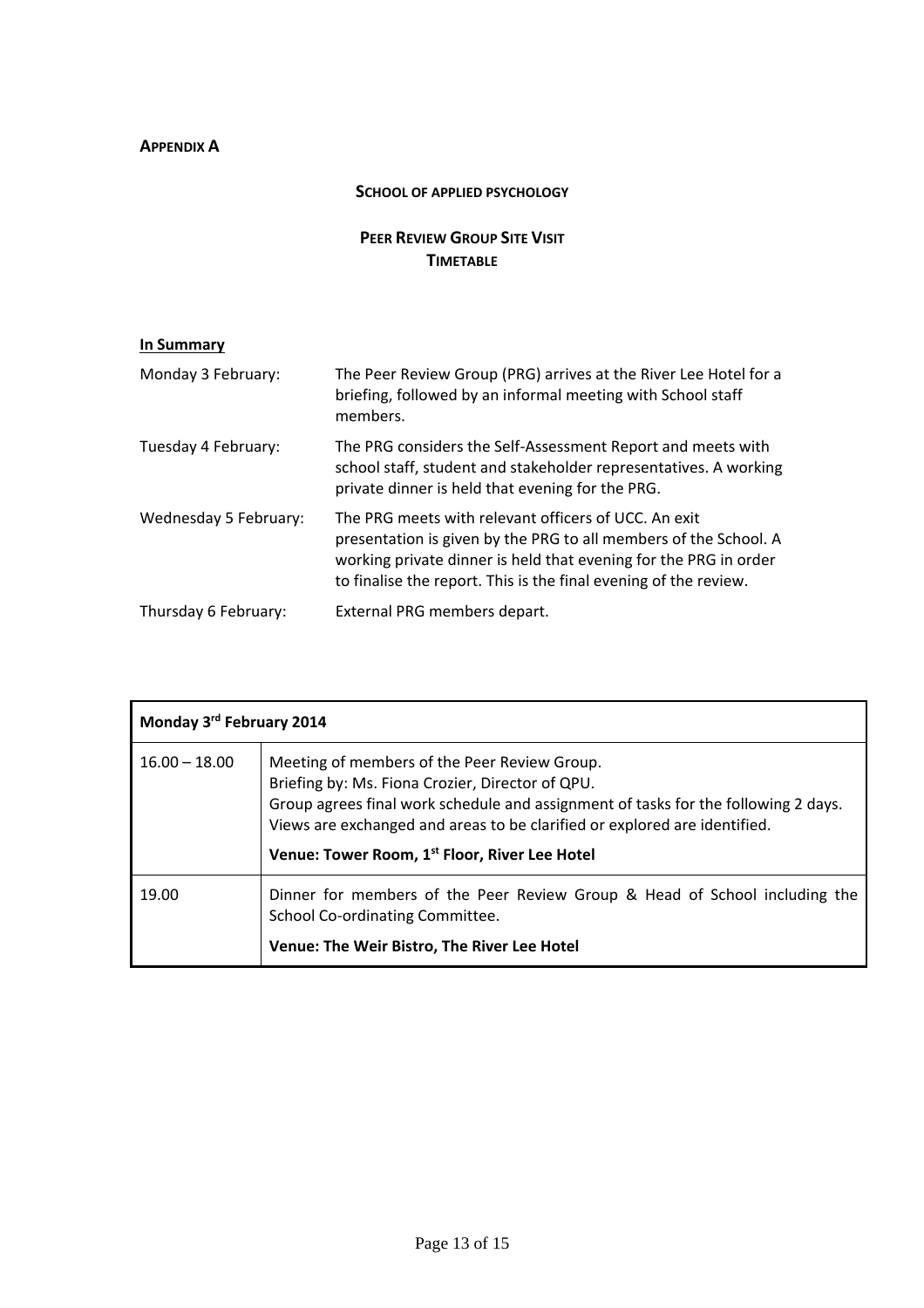| Tuesday 4 <sup>th</sup> February 2014<br>Venue: CEC - Peter Dempsey Room<br>(unless otherwise specified)                                                                                                 |
|----------------------------------------------------------------------------------------------------------------------------------------------------------------------------------------------------------|
| Convening of Peer Review Group                                                                                                                                                                           |
| Professor John McCarthy, Head of School                                                                                                                                                                  |
| Group meeting with all School staff                                                                                                                                                                      |
| Venue: Peter Dempsey Room, 1st Floor, Applied Psychology                                                                                                                                                 |
| Tea/coffee                                                                                                                                                                                               |
| Private meetings with individual staff members                                                                                                                                                           |
| Working lunch                                                                                                                                                                                            |
| Visit to core facilities of School, escorted by Professor McCarthy, Head of School and<br>Dr. Samantha Dockray.                                                                                          |
| Professor Caroline Fennell, Head of College                                                                                                                                                              |
| Representatives of 1 <sup>st</sup> and 2 <sup>nd</sup> Year Students                                                                                                                                     |
| Representatives of 3 <sup>rd</sup> Year and Higher Diploma Students                                                                                                                                      |
| Representatives of Graduate Students                                                                                                                                                                     |
| Representatives of stakeholders, past graduates and employers                                                                                                                                            |
| Venue: Staff Common Room, North Wing, Main Quadrangle                                                                                                                                                    |
| Meeting of Peer Review Group to identify remaining aspects to be clarified and to<br>finalise tasks for the following day, a followed by a working private dinner.<br>Venue: Tower Room, River Lee Hotel |
|                                                                                                                                                                                                          |

| Wednesday 5 <sup>th</sup> February 2014 |                                                                                 |  |
|-----------------------------------------|---------------------------------------------------------------------------------|--|
|                                         | Venue: Tower Room 2, North Wing, Main Quad<br>(unless otherwise specified)      |  |
| $08.30 - 09.00$                         | Convening of Peer Review Group                                                  |  |
| $09.00 - 09.30$                         | Professor Paul Giller, Registrar and Senior Vice-President for Academic Affairs |  |
| $09.30 - 10.15$                         | Dr. David O'Connell, Research Officer, Office of VP Research & Innovation       |  |
| $10.15 - 10.55$                         | Ms. Anne Marie Cooney, College Financial Analyst<br>Tea/coffee                  |  |